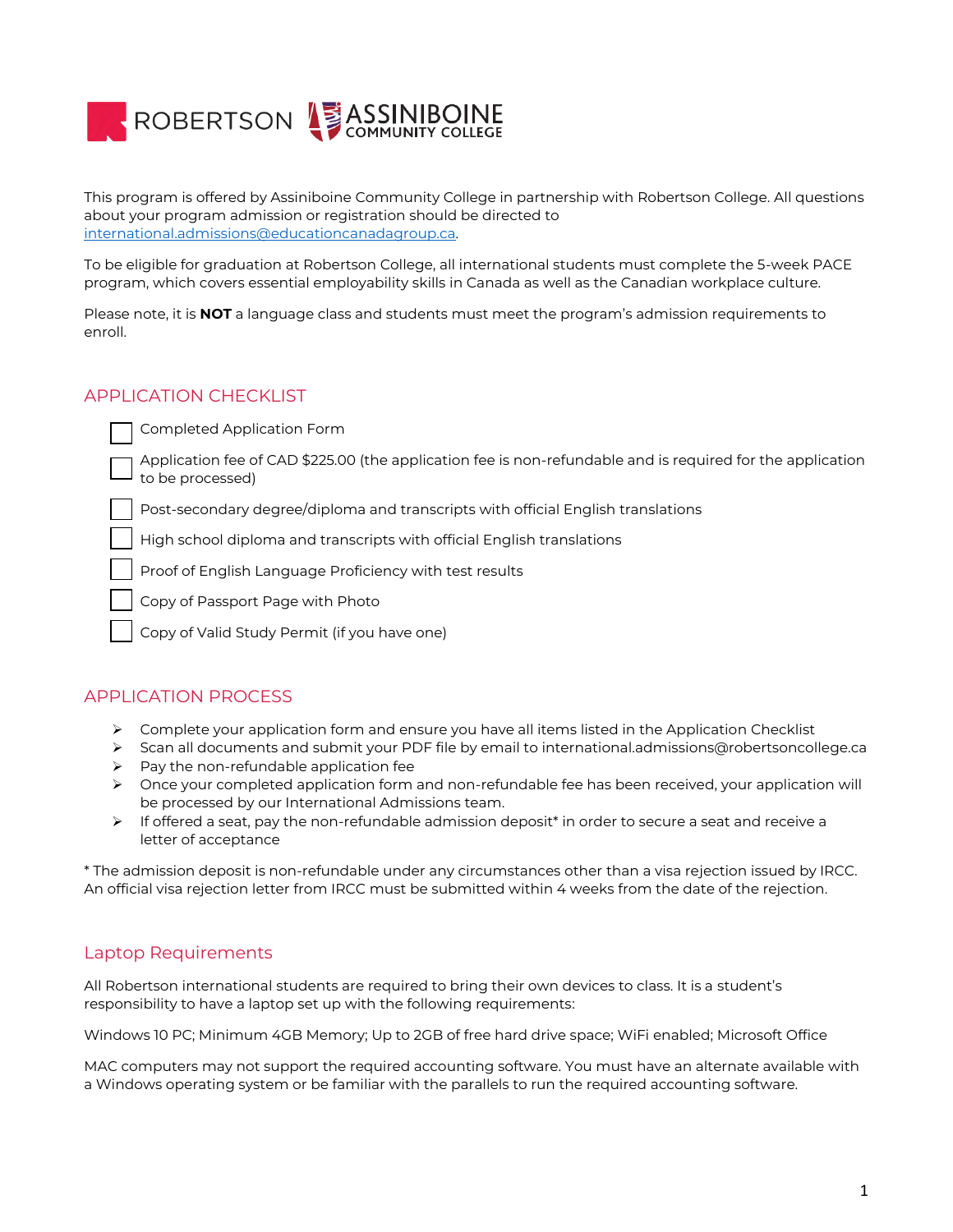# **#1. Personal Information**

Please provide all information above as it appears on your legal identification documents. Self-identification information is collected by ACC for statistical purposes and to assist in providing appropriate services. Information on individual applicants is strictly confidential.

### Personal Information

| Have you previously attended ACC?                                                                              | <b>YES</b>  | <b>NO</b>                        |                                   |  |
|----------------------------------------------------------------------------------------------------------------|-------------|----------------------------------|-----------------------------------|--|
| First Name                                                                                                     | Middle Name |                                  | Last Name                         |  |
|                                                                                                                |             |                                  |                                   |  |
| Preferred First Name                                                                                           |             |                                  | Previous Name (If applicable)     |  |
| Date of Birth (YYYY-MM-DD)                                                                                     | Gender      |                                  |                                   |  |
| Female<br>Unspecified<br>Male                                                                                  |             |                                  |                                   |  |
| Telephone<br>$\Box$ Mobile<br>Home<br>Other<br>E-mail                                                          |             |                                  |                                   |  |
|                                                                                                                |             |                                  |                                   |  |
| <b>Address</b>                                                                                                 |             |                                  |                                   |  |
| Permanent Home Address                                                                                         |             |                                  |                                   |  |
|                                                                                                                |             |                                  |                                   |  |
| City                                                                                                           | Country     |                                  | Postal Code                       |  |
| Is mailing address the same as above?<br><b>YES</b><br>NO (Please provide details below)                       |             |                                  |                                   |  |
| <b>Mailing Address</b>                                                                                         |             |                                  |                                   |  |
|                                                                                                                |             |                                  |                                   |  |
| City                                                                                                           | Country     |                                  | Postal Code                       |  |
|                                                                                                                |             |                                  |                                   |  |
| <b>Current Status</b>                                                                                          |             |                                  |                                   |  |
| ◯completing high school or<br>I am currently                                                                   |             | Ohave graduated from high school |                                   |  |
| I am currently studying at a                                                                                   | college     | university                       |                                   |  |
| $\bigodot$ degree<br>$\bigcirc$ diploma<br>certificate<br>I am holding a post-secondary<br>Ω                   |             |                                  |                                   |  |
| I am applying for readmission after academic withdrawal                                                        |             |                                  |                                   |  |
| Services to Students (These questions assist the college in providing services to students)                    |             |                                  |                                   |  |
| Do you require services for disability or medical need? $\Box$ YES (Please provide details below)<br><b>NO</b> |             |                                  |                                   |  |
|                                                                                                                |             |                                  |                                   |  |
|                                                                                                                |             |                                  |                                   |  |
| Citizenship                                                                                                    |             |                                  |                                   |  |
|                                                                                                                |             |                                  |                                   |  |
| Country of Citizenship<br>Passport Number                                                                      |             |                                  | Passport Expiry Date (YYYY/MM/DD) |  |
|                                                                                                                |             |                                  |                                   |  |
| YES (Expiry date: YYYY/MM/DD)                                                                                  |             |                                  |                                   |  |
| Do you have a valid study permit?<br><b>NO</b>                                                                 |             |                                  |                                   |  |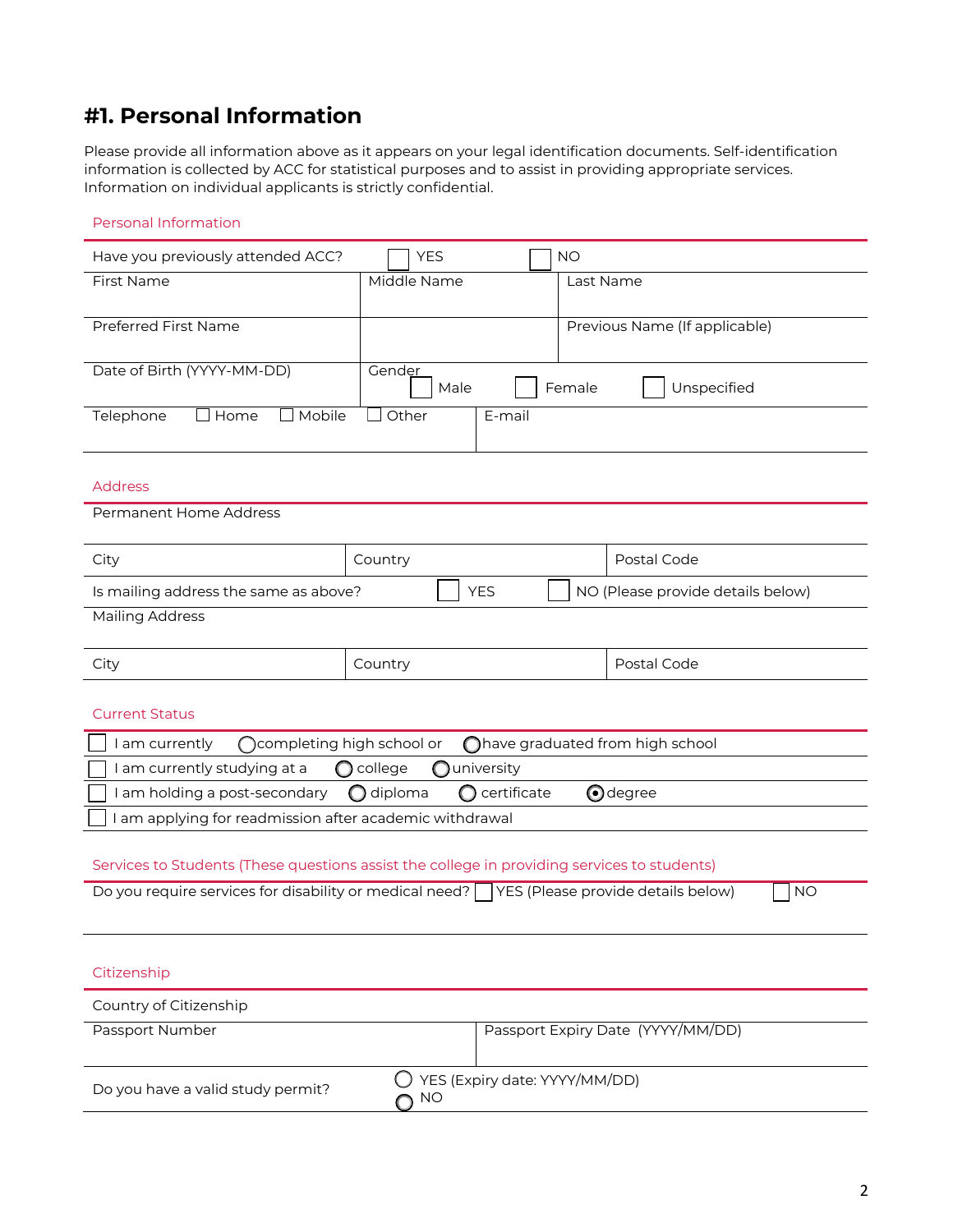# **#2. Agent/Representative Information**

### Emergency or Alternate Contact

| <b>Emergency Contact Name</b>                                                                                                                  | Relationship to Applicant                                |  |  |
|------------------------------------------------------------------------------------------------------------------------------------------------|----------------------------------------------------------|--|--|
| Phone #                                                                                                                                        | Email                                                    |  |  |
| Do you have a contact person who may act for you during the application process?<br>$\bigcirc$ YES (Please provide details below)<br><b>NO</b> |                                                          |  |  |
| Name                                                                                                                                           | <b>Authorized Agents</b><br><b>Other Representatives</b> |  |  |
| Phone #                                                                                                                                        | Email                                                    |  |  |

# **#3. Program Choice**

### Program Choice

Please select the program you are applying for. If your First Program is not available, we will consider your application for your Second Program.

First Program & Start Date Second Program & Start Date

# **#4. Educational Background and English Language Proficiency**

#### English Language Proficiency

| What is your first language?                                                                                                 |               |
|------------------------------------------------------------------------------------------------------------------------------|---------------|
| If you have written, or plan to write, TOEFL, CanTest, MELAB,<br>IELTS, CAEL, or PTE Academic, enter the date, test name and | Test & Score: |
| score received (if applicable).                                                                                              | Date:         |

### Educational Background

| Secondary Institution Name (i.e. High School)                | Country                            |
|--------------------------------------------------------------|------------------------------------|
| Highest grade level completed                                | Dates Attended (yyyy/mm – yyyy/mm) |
|                                                              |                                    |
| Post-Secondary Institution Name (i.e. University or College) | Country                            |
| Highest diploma/degree completed                             | Dates Attended (yyyy/mm – yyyy/mm) |
|                                                              |                                    |
| Post-Secondary Institution Name                              | Country                            |
| Highest diploma/degree completed                             | Dates Attended (yyyy/mm – yyyy/mm) |